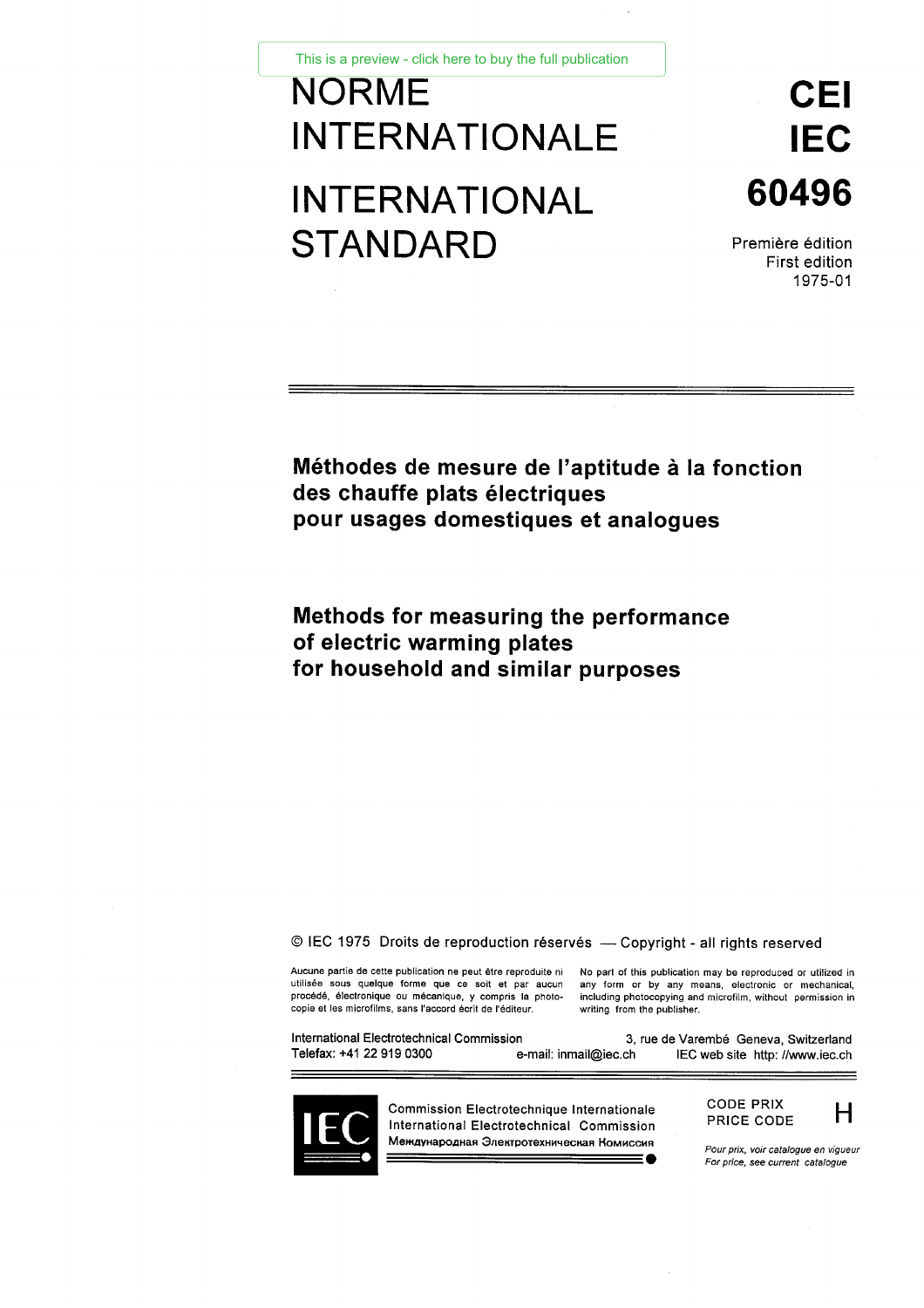— **2 —** [This is a preview - click here to buy the full publication](https://webstore.iec.ch/publication/2266&preview=1)

# **SOMMAIRE**

|                                                                    | Pages          |  |
|--------------------------------------------------------------------|----------------|--|
|                                                                    | $\overline{4}$ |  |
|                                                                    | $\overline{4}$ |  |
|                                                                    |                |  |
| SECTION UN - GÉNÉRALITÉS<br>Articles                               |                |  |
|                                                                    |                |  |
|                                                                    | 6              |  |
|                                                                    | 6              |  |
| SECTION DEUX - DÉFINITIONS                                         |                |  |
|                                                                    | 6              |  |
|                                                                    |                |  |
| SECTION TROIS - GÉNÉRALITÉS SUR LES MESURES                        |                |  |
|                                                                    | 6              |  |
|                                                                    | 8              |  |
| SECTION QUATRE - MÉTHODES DE MESURE                                |                |  |
|                                                                    | 8              |  |
|                                                                    | 8              |  |
|                                                                    |                |  |
|                                                                    | 8              |  |
|                                                                    |                |  |
|                                                                    | 10             |  |
|                                                                    | 10             |  |
|                                                                    | 12             |  |
| SECTION CINQ - DISPOSITIONS FONCTIONNELLES                         |                |  |
|                                                                    | 12             |  |
|                                                                    | 12             |  |
|                                                                    |                |  |
| ANNEXE A — Températures et différentielle de la surface chauffante | 14             |  |
|                                                                    | 15             |  |
|                                                                    | 16             |  |
|                                                                    |                |  |

l,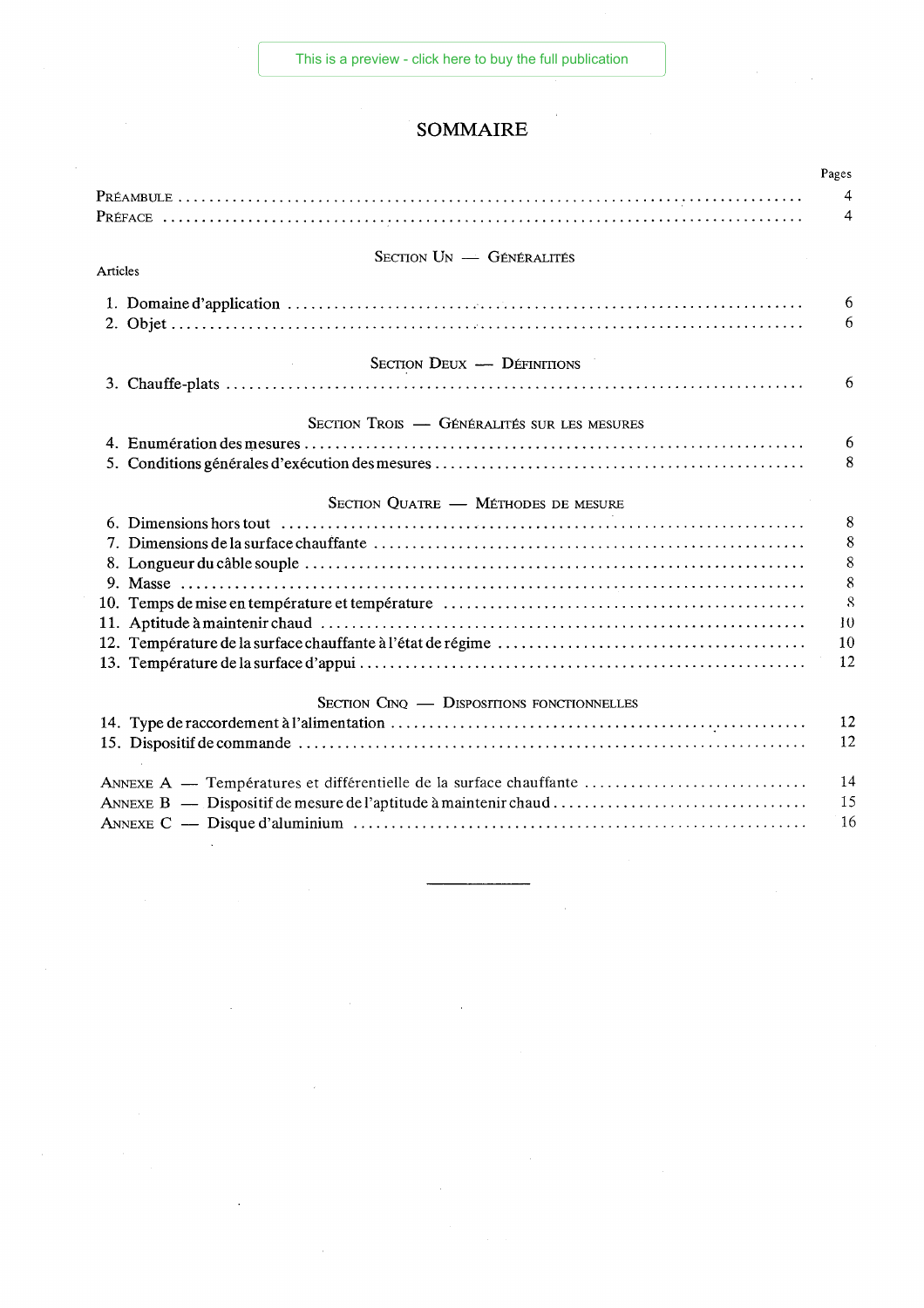## **CONTENTS**

|                                                                                                                                                                                                                                                                                                                                                                                                                                                                                                                                                                                                              | Page   |  |
|--------------------------------------------------------------------------------------------------------------------------------------------------------------------------------------------------------------------------------------------------------------------------------------------------------------------------------------------------------------------------------------------------------------------------------------------------------------------------------------------------------------------------------------------------------------------------------------------------------------|--------|--|
|                                                                                                                                                                                                                                                                                                                                                                                                                                                                                                                                                                                                              | 5      |  |
|                                                                                                                                                                                                                                                                                                                                                                                                                                                                                                                                                                                                              | 5      |  |
|                                                                                                                                                                                                                                                                                                                                                                                                                                                                                                                                                                                                              |        |  |
| SECTION ONE - GENERAL                                                                                                                                                                                                                                                                                                                                                                                                                                                                                                                                                                                        |        |  |
| Clause                                                                                                                                                                                                                                                                                                                                                                                                                                                                                                                                                                                                       |        |  |
|                                                                                                                                                                                                                                                                                                                                                                                                                                                                                                                                                                                                              | 7      |  |
|                                                                                                                                                                                                                                                                                                                                                                                                                                                                                                                                                                                                              | 7      |  |
|                                                                                                                                                                                                                                                                                                                                                                                                                                                                                                                                                                                                              |        |  |
| <b>SECTION TWO - DEFINITIONS</b>                                                                                                                                                                                                                                                                                                                                                                                                                                                                                                                                                                             |        |  |
|                                                                                                                                                                                                                                                                                                                                                                                                                                                                                                                                                                                                              | 7      |  |
|                                                                                                                                                                                                                                                                                                                                                                                                                                                                                                                                                                                                              |        |  |
| SECTION THREE - GENERAL NOTES ON MEASUREMENTS                                                                                                                                                                                                                                                                                                                                                                                                                                                                                                                                                                | $\tau$ |  |
|                                                                                                                                                                                                                                                                                                                                                                                                                                                                                                                                                                                                              |        |  |
|                                                                                                                                                                                                                                                                                                                                                                                                                                                                                                                                                                                                              | 9      |  |
| <b>SECTION FOUR - MEASURING METHODS</b>                                                                                                                                                                                                                                                                                                                                                                                                                                                                                                                                                                      |        |  |
|                                                                                                                                                                                                                                                                                                                                                                                                                                                                                                                                                                                                              | 9      |  |
|                                                                                                                                                                                                                                                                                                                                                                                                                                                                                                                                                                                                              | 9      |  |
|                                                                                                                                                                                                                                                                                                                                                                                                                                                                                                                                                                                                              | 9      |  |
|                                                                                                                                                                                                                                                                                                                                                                                                                                                                                                                                                                                                              | 9      |  |
|                                                                                                                                                                                                                                                                                                                                                                                                                                                                                                                                                                                                              | 9      |  |
|                                                                                                                                                                                                                                                                                                                                                                                                                                                                                                                                                                                                              | 11     |  |
|                                                                                                                                                                                                                                                                                                                                                                                                                                                                                                                                                                                                              | 11     |  |
|                                                                                                                                                                                                                                                                                                                                                                                                                                                                                                                                                                                                              | 13     |  |
|                                                                                                                                                                                                                                                                                                                                                                                                                                                                                                                                                                                                              |        |  |
| SECTION FIVE - FUNCTIONAL PROVISIONS                                                                                                                                                                                                                                                                                                                                                                                                                                                                                                                                                                         |        |  |
|                                                                                                                                                                                                                                                                                                                                                                                                                                                                                                                                                                                                              | 13     |  |
|                                                                                                                                                                                                                                                                                                                                                                                                                                                                                                                                                                                                              | 13     |  |
|                                                                                                                                                                                                                                                                                                                                                                                                                                                                                                                                                                                                              | 14     |  |
| APPENDIX A — Temperatures and differential of the warming surface                                                                                                                                                                                                                                                                                                                                                                                                                                                                                                                                            | 15     |  |
| APPENDIX $B - M$ easuring device for measurement of ability to keep warm $\ldots \ldots \ldots \ldots \ldots \ldots$                                                                                                                                                                                                                                                                                                                                                                                                                                                                                         |        |  |
| $APPENDIX C \nightharpoonup \nightharpoonup \nightharpoonup \nightharpoonup \nightharpoonup \nightharpoonup \nightharpoonup \nightharpoonup \nightharpoonup \nightharpoonup \nightharpoonup \nightharpoonup \nightharpoonup \nightharpoonup \nightharpoonup \nightharpoonup \nightharpoonup \nightharpoonup \nightharpoonup \nightharpoonup \nightharpoonup \nightharpoonup \nightharpoonup \nightharpoonup \nightharpoonup \nightharpoonup \nightharpoonup \nightharpoonup \nightharpoonup \nightharpoonup \nightharpoonup \nightharpoonup \nightharpoonup \nightharpoonup \nightharpoonup \nightharpoonup$ | 16     |  |
|                                                                                                                                                                                                                                                                                                                                                                                                                                                                                                                                                                                                              |        |  |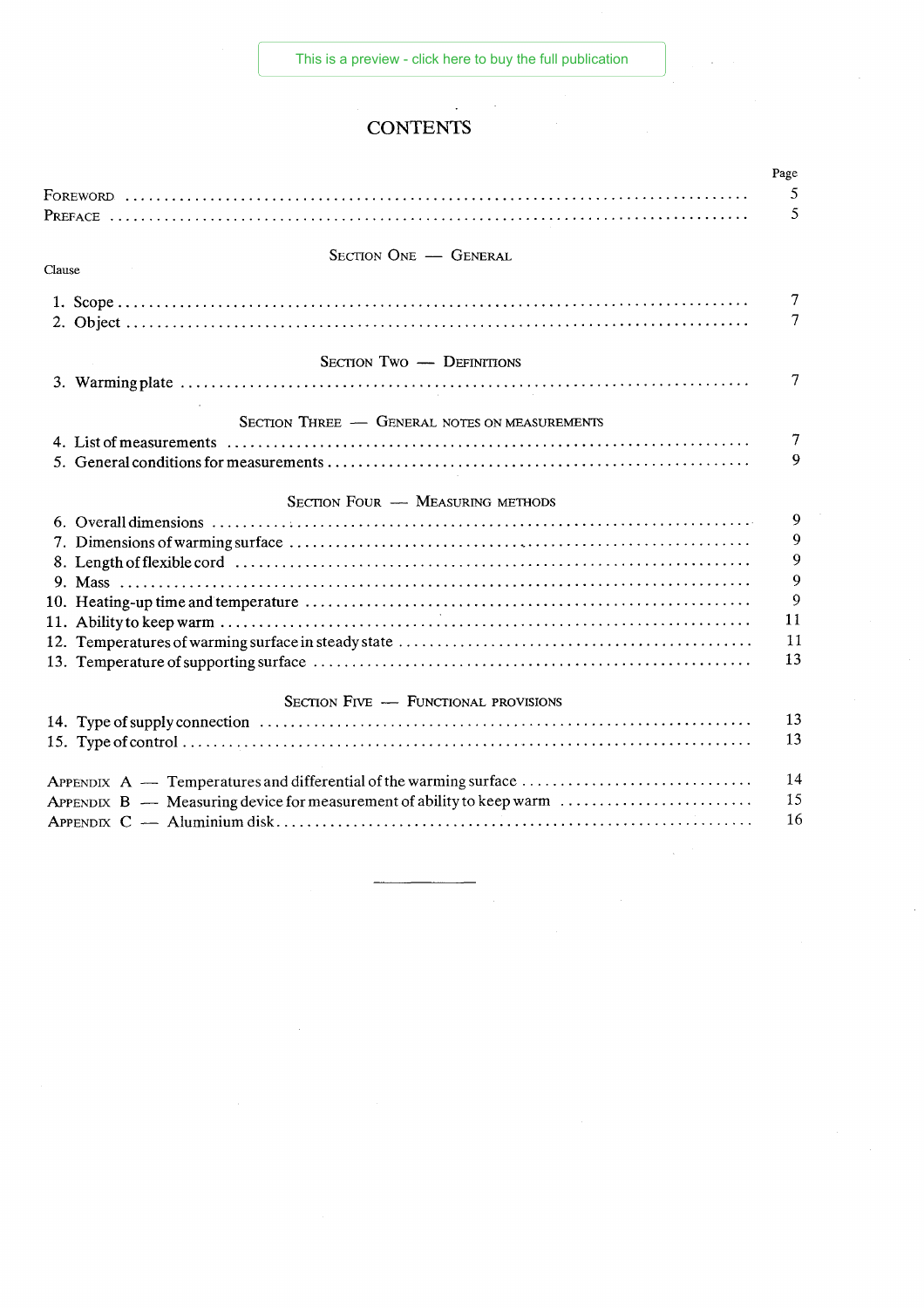#### COMMISSION ÉLECTROTECHNIQUE INTERNATIONALE

## MÉTHODES DE MESURE DE L'APTITUDE À LA FONCTION DES CHAUFFE-PLATS ÉLECTRIQUES POUR USAGES DOMESTIQUES ET ANALOGUES

#### PRÉAMBULE

- 1) . Les décisions ou accords officiels de la CEI en ce qui concerne les questions techniques, préparés par des Comités d'Etudes où sont représentés tous les Comités nationaux s'intéressant à ces questions, expriment dans la plus grande mesure possible un accord international sur les sujets examinés.
- 2) Ces décisions constituent des recommandations internationales et sont agréées comme telles par les Comités nationaux.
- 3) Dans le but d'encourager l'unification internationale, la CEI exprime le voeu que tous les Comités nationaux adoptent dans leurs règles nationales le texte de la recommandation de la CEI, dans la mesure où les conditions nationales le permettent. Toute divergence entre la recommandation de la CEI et la règle nationale correspondante doit, dans la mesure du possible, être indiquée en termes clairs dans cette dernière.

#### PRÉFACE

La présente publication a été établie par le Sous-Comité 59B: Appareils de cuisson, du Comité d'Etudes N° 59 de la CEI: Aptitude à la fonction des appareils électrodomestiques.

Des projets furent discutés lors des réunions tenues à Baden-B aden en 1971 et à Athènes en 1972. A la suite de cette dernière réunion, un nouveau projet, document 59B(Bureau Central)9, fut soumis à l'approbation des Comités nationaux suivant le Règle des Six Mois en septembre 1973.

Les pays suivants se sont prononcés explicitement en faveur de la publication:

Afrique du Sud Japon (République d') Pays-Bas Allemagne Portugal Belgique Roumanie Canada Royaume—Uni Danemark Suède Etats-Unis Suisse d'Amérique Turquie

Israël Union des Républiques Italie Socialistes Soviétiques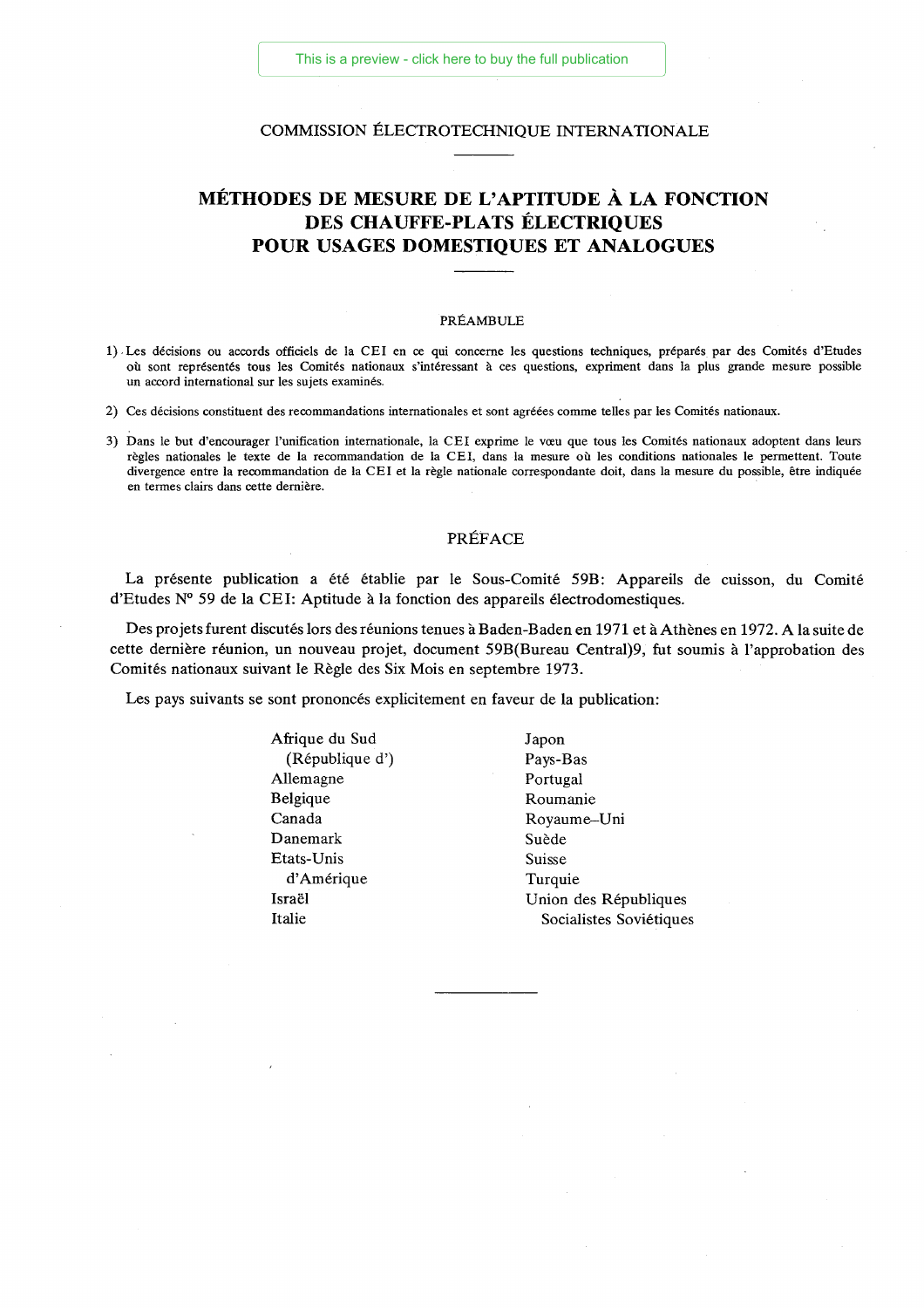#### INTERNATIONAL ELECTROTECHNICAL COMMISSION

## **METHODS FOR MEASURING THE PERFORMANCE OF ELECTRIC WARMING PLATES FOR HOUSEHOLD AND SIMILAR PURPOSES**

#### FOREWORD

- 1) The formal decisions or agreements of the IEC on technical matters, prepared by Technical Committees on which all the National Committees having a special interest therein are represented, express, as nearly as possible, an international consensus of opinion on the subjects dealt with.
- 2) They have the form of recommendations for international use and they are accepted by the National Committees in that sense.
- 3) In order to promote international unification, the IEC expresses the wish that all National Committees should adopt the text of the IEC recommendation for their national rules in so far as national conditions will permit. Any divergence between the IEC recommendation and the corresponding national rules should, as far as possible, be clearly indicated in the latter.

#### PREFACE

This publication has been prepared by Sub-Committee 59B, Cooking Appliances, of IEC Technical Committee No. 59, Performance of Household Electrical Appliances.

Drafts were discussed at the meetings held in Baden-Baden in 1971 and in Athens in 1972. As a result of the latter meeting, a new draft, document 59B(Central Office)9, was submitted to the National Committees for approval under the Six Months' Rule in September 1973.

The following countries voted explicitly in favour of publication:

| Belgium            | South Africa         |
|--------------------|----------------------|
| Canada             | (Republic of)        |
| Denmark            | Sweden               |
| Germany            | Switzerland          |
| Israel             | Turkey               |
| Italy              | Union of Soviet      |
| Japan              | Socialist Republics  |
| <b>Netherlands</b> | United Kingdom       |
| Portugal           | <b>United States</b> |
| Romania            | of America           |
|                    |                      |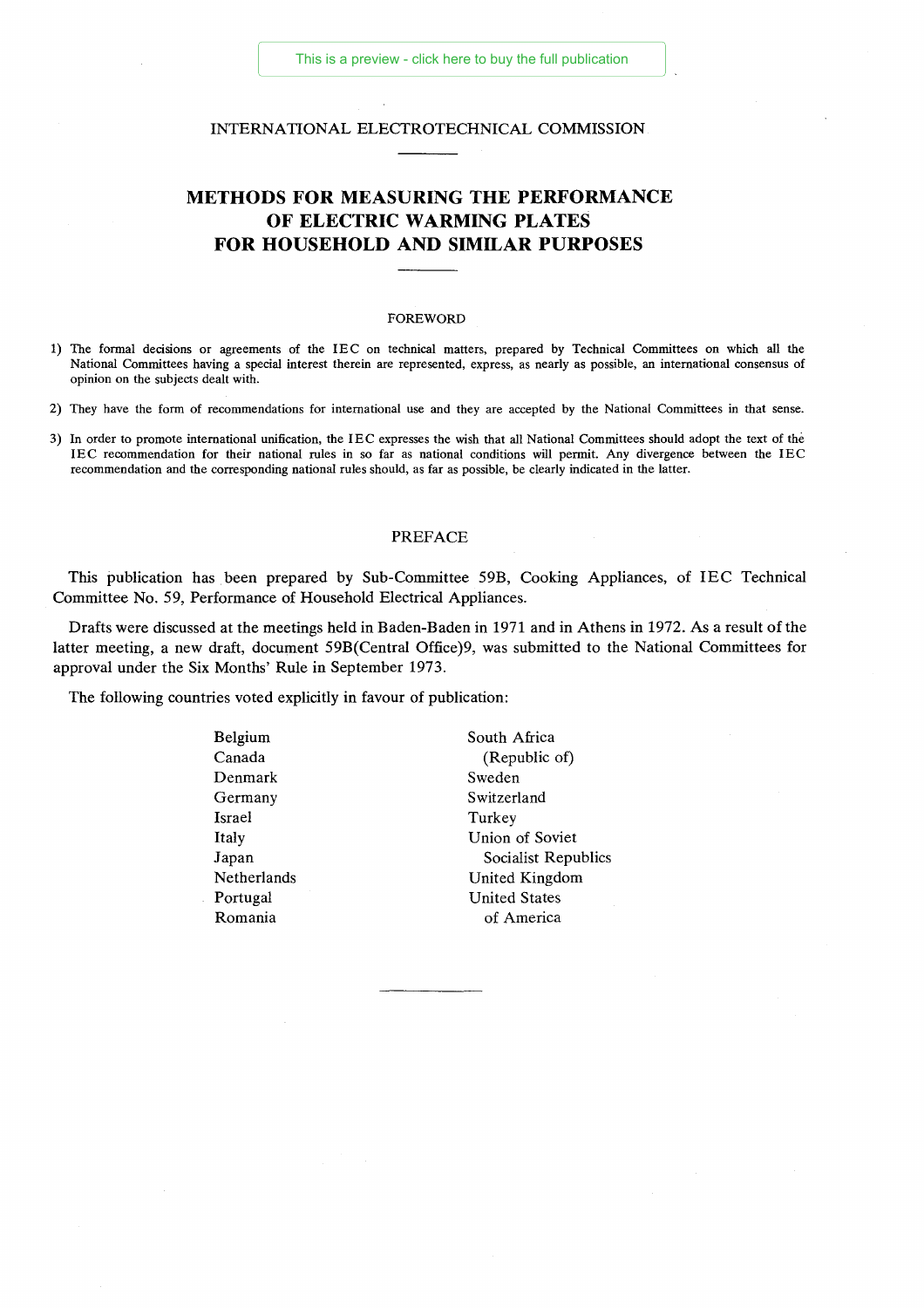## MÉTHODES DE MESURE DE L'APTITUDE À LA FONCTION DES CHAUFFE-PLATS ÉLECTRIQUES POUR USAGES DOMESTIQUES ET ANALOGUES

#### SECTION UN — GÉNÉRALITÉS

#### 1. **Domaine d'application**

 $\sim$   $\sim$ 

La présente spécification est applicable aux chauffe-plats électriques pour usages domestiques et analogues. Par usages analogues, on désigne l'usage pratiqué dans des locaux autres que domestiques, par exemple auberges, cafés, salons de thé, petits hôtels, mais seulement dans les cas où les périodes d'utilisation et la charge sont compatibles avec l'usage domestique.